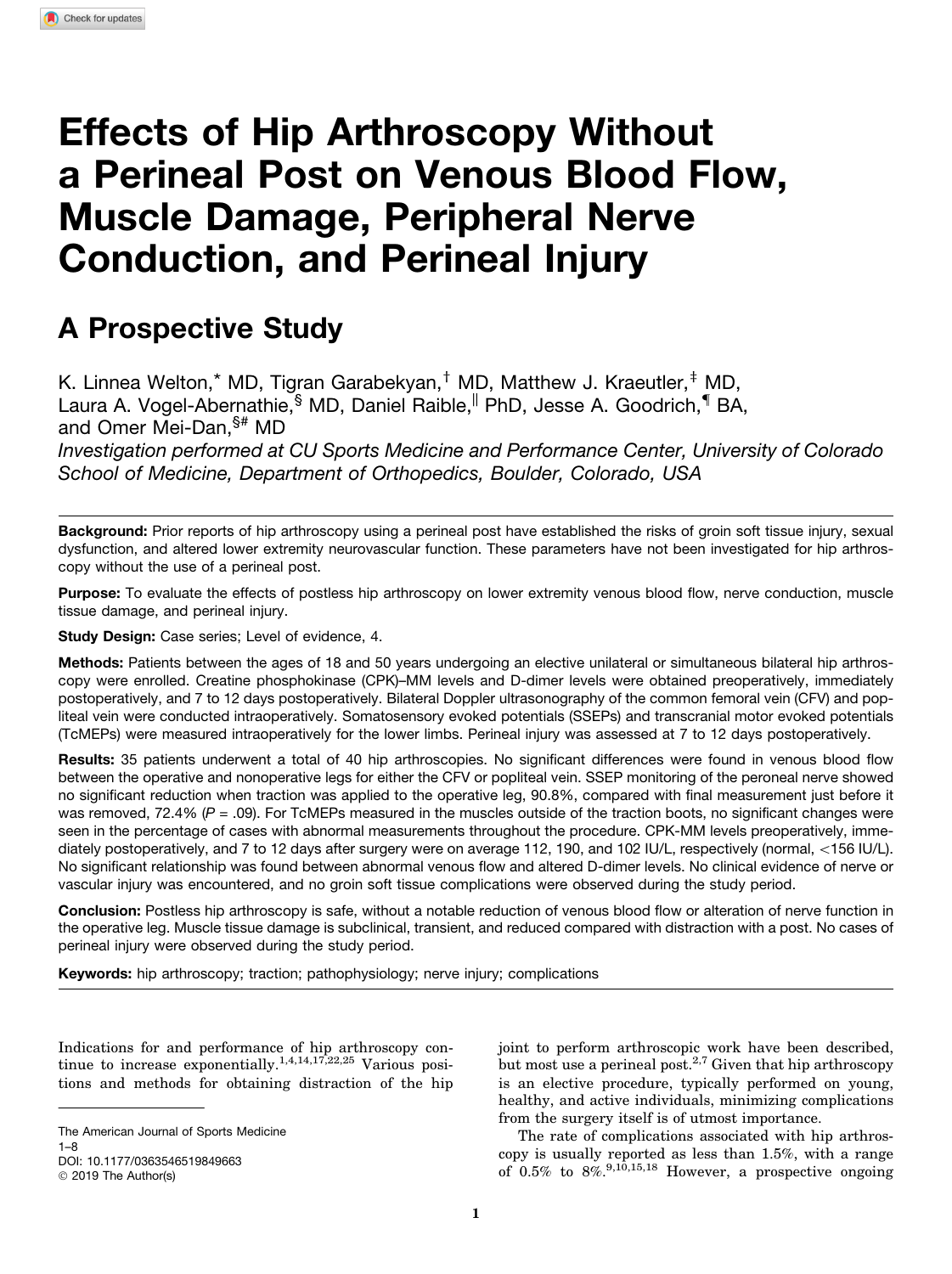study reported a 25% incidence of short-term urologic or sexual dysfunction related to the use of a perineal post during hip arthroscopy, suggesting that the true rate of complications is underreported (O. R. Ayeni, MD, PhD, FRCSC, personal communication, December 2018). The most common complication is related to transient neuropraxia of the pudendal, sciatic, and/or peroneal nerves. Conflicting evidence is available as to whether traction time alone, or in conjunction with peak distraction force, is responsible for these injuries.<sup>6,11,19,21</sup> Furthermore, the perineal post may contribute to soft tissue injuries, such as scrotal and vulvar tears, pudendal nerve injury, hematomas, and skin necrosis.<sup>3,6,23</sup> A comprehensive literature review by Gupta et al<sup>8</sup> demonstrated that 23.5% of all intraoperative complications were associated with the perineal post.

To gain a more objective understanding of how and when some of these intraoperative complications occur, several studies have monitored changes to lower extremity nerve conduction, vascular flow, and soft tissue injury.<sup>14,20,24</sup> Each of these studies used a perineal post to enable hip distraction, and all showed that greater than half of the hip arthroscopies performed resulted in significant alterations of conduction in peripheral branches of the sciatic nerve. In addition, Martin et  $al<sup>14</sup>$  demonstrated a significant reduction in venous blood flow to the operative lower extremity during surgery with subsequently elevated D-dimer levels postoperatively. The majority of patients in this study also showed elevated markers of soft tissue injury postoperatively.

A recent study by Mei-Dan et  $al^{16}$  demonstrated that hip arthroscopy may be safely performed without the use of a perineal post by placing the patient in the Trendelenburg position and using a custom-designed distraction apparatus. This postless technique obviates the need to apply countertraction to the nonoperative limb and still achieves optimal levels of distraction to permit all types of arthroscopic procedures to the hip, including labral reconstruction and ligamentum teres reconstruction.<sup>16</sup> Since the publication of that study, postless hip arthroscopy has increased in popularity. However, the effects of postless distraction on blood flow, nerve function, and muscle injury have not been previously reported. The purpose of this study is to evaluate the effects of postless hip arthroscopy on lower extremity venous blood flow, nerve conduction, muscle tissue damage, and perineal injury.

# METHODS

#### **Participants**

This was a prospective, nonrandomized case series modeled after the study by Martin et  $al,^{14}$  who evaluated the same parameters but used a perineal post for hip distraction during arthroscopy. A total of 35 patients (40 hips) were enrolled after institutional review board approval was obtained. Patients between 18 and 50 years of age undergoing an elective unilateral or bilateral hip arthroscopy procedure by the senior author (O.M-D.) were eligible. No data have been published in the medical literature on which to base an estimate of the proportion of patients with hip arthroscopy who are expected to exhibit significant venous, nerve, or tissue compromise secondary to the effects of hip distraction without a perineal post. Lancaster et al<sup>12</sup> suggested that when conducting a pilot study to determine sample size requirements in larger trials, investigators should enroll at least 30 patients. Thus, a sample size of 40 hips was considered sufficient to meet the objectives of this study. Candidates were excluded if they had any of the following:

- Any major systemic or lower extremity trauma or any preexisting medical condition or illness that represents a contraindication for hip arthroscopy surgery
- $\bullet$  Significant peripheral vascular disease characterized by a diminished dorsalis pedis or tibial pulse
- Significant peripheral neuropathy demonstrated by nerve conduction velocity test
- Preoperative use of statins or other medications known to elevate serum creatine phosphokinase (CPK)-MM levels within 1 week of surgery
- Total hip replacement of the indicated hip(s)
- History of substance abuse within past 12 months (this includes any chronic narcotic use)
- Any significant psychological disturbance, past or present, psychotic or neurotic, that could impair the informed consent process

# Hip Arthroscopy Procedure

After induction of general anesthesia in the operating room, the patient was positioned on a specifically designed hip arthroscopy distraction apparatus in the standard

<sup>#</sup> Address correspondence to Omer Mei-Dan, MD, Department of Orthopedics, University of Colorado School of Medicine, 12631 East 17th Avenue, Mail Stop B202, Room L15-4505, Aurora, CO 80045, USA (email: omer.meidan@ucdenver.edu).

<sup>\*</sup>MultiCare Orthopedics & Sports Medicine, Auburn, Washington, USA.

<sup>&</sup>lt;sup>†</sup>Southern California Hip Institute, North Hollywood, California, USA.

<sup>&</sup>lt;sup>‡</sup>St. Joseph's University Medical Center, Paterson, New Jersey, USA.

<sup>§</sup> University of Colorado School of Medicine, Department of Orthopedics, Aurora, Colorado, USA.

<sup>||</sup>Nerve Watch, LLC, Wheat Ridge, Colorado, USA.

<sup>{</sup> University of Colorado Boulder, Department of Integrative Physiology, Boulder, Colorado, USA.

One or more of the authors has declared the following potential conflict of interest or source of funding: This study received financial support from Stryker. T.G. is a paid consultant for Stryker and has received hospitality payments from Stryker and Smith & Nephew. O.M.-D. receives IP royalties from Stryker; has stock or stock options in MITA; and has received hospitality payments and compensation for services other than consulting from Smith & Nephew and Arthrex, consulting fees from Smith & Nephew, and education payments from Arthrex. AOSSM checks author disclosures against the Open Payments Database (OPD). AOSSM has not conducted an independent investigation on the OPD and disclaims any liability or responsibility relating thereto.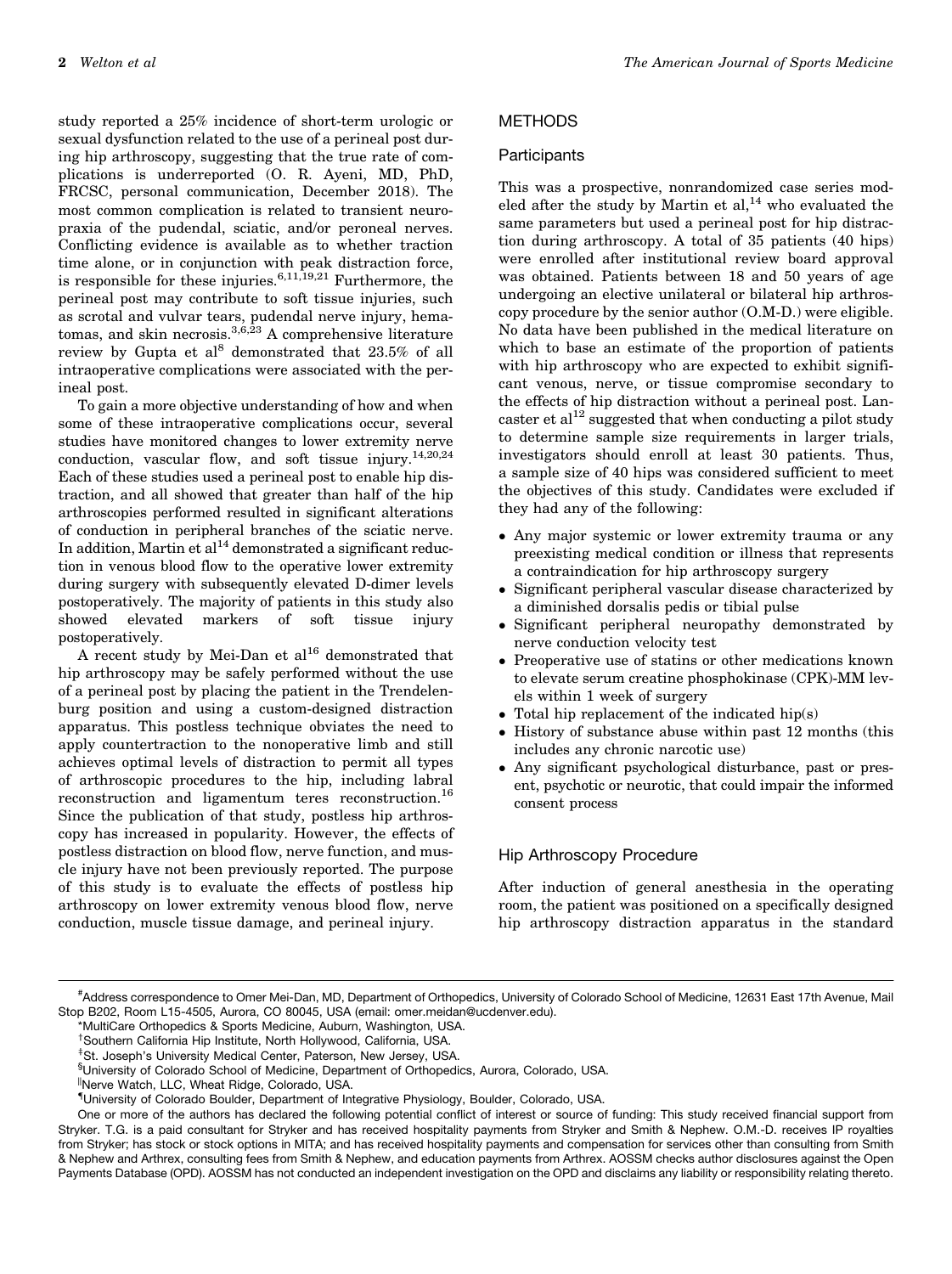

Figure 1. Images of hip arthroscopy setup with intraoperative study measurements.

supine and  $11^{\circ}$  to  $15^{\circ}$  Trendelenburg position to allow access to the affected hip (Figure 1). Bony prominences of the foot and ankle were padded, and traction was achieved with the use of a limb positioner affixed to a specifically designed distraction setup and operative table enabling unrestricted limb positioning for optimal maneuverability and access during the procedure.<sup>14</sup> When positioning was complete, the leg was prepared in a standard sterile fashion. Surgery was initiated with a needle inserted anteriorly and directed to the femoral neck to vent the joint with 20 to 30 mL of air and break the suction seal. This enabled lower subsequent traction forces to be used in achieving adequate distraction of the hip. Both gross traction and fine traction were applied to the operative limb with the goal of achieving more than 12 mm of lateral distraction (between the lateral rim and the femoral head) to enable safe introduction of instruments. A tensiometer (Transducer Techniques) was incorporated into the traction apparatus to quantitatively measure the amount of traction force applied to the operative extremity throughout the procedure.<sup>14</sup> No traction was applied to the nonoperative limb. A midtrochanteric portal was then established under fluoroscopic visualization. The remaining required access portals were made with standard surgical instrumentation and technique. Diagnostic arthroscopic examination and therapeutic treatment were carried out as indicated by the patient's presenting condition.

#### Perioperative Assessments

Blood Work. CPK-MM level and D-dimer tests were obtained preoperatively, immediately postoperatively, and 7 to 12 days postoperatively (normal CPK being 0- 156 IU/L and D-dimer  $\leq 0.5$  µg/mL of fibrinogen equivalent units [FEU]). CPK-MM serum levels were taken to quantitatively estimate the amount of tissue or muscle damage associated with hip arthroscopy procedures. D-dimer assays were used to evaluate whether pre- and postoperative screening for deep venous thrombosis (DVT) using this test correlated with intraoperative venous blood flow measurements. Some patients included in this study underwent hip arthroscopy before a periacetabular osteotomy (PAO)

approximately 1 week later. These patients did not have CPK-MM or D-dimer levels drawn within the 7- to 12 day follow-up period because the PAO surgery likely would have skewed the results.

Doppler Ultrasonography. After induction of general anesthesia in the operating room and before application of the tensioning element to the lower extremity, blood flow in the common femoral vein (CFV) and popliteal vein was measured noninvasively by an ultrasound unit (Philips EPIQ). Volume flow analysis was used to record the mean blood flow. The CFV and popliteal vein flows in the nonoperative extremity were also measured. Ultrasonographic blood flow measurements in the extremity were then repeated immediately after the patient was placed in the Trendelenburg position and again after traction force was applied. Measurements were then taken every 30 minutes post traction and after traction was released. A final set of measurements were taken in the recovery room. Marked diminution of flow  $(>50\%)$  that was sustained for 2 or more timepoints was considered a significant alteration from baseline.

Monitoring of Somatosensory Evoked Potentials and Transcranial Motor Evoked Potentials. After induction of general anesthesia, needle electrodes were inserted subcutaneously over the peroneal and posterior tibial nerves, and baseline somatosensory evoked potentials (SSEPs) were established and run continuously throughout the procedure. Also at this time, sterile needle electrodes for measurement of transcranial motor evoked potentials (TcMEPs) were placed in the ipsilateral vastus lateralis, adductors, biceps femoris, gastrocnemius, and tibialis anterior as well as the nonoperative gastrocnemius and tibialis anterior. TcMEPs were obtained before and immediately after Trendelenburg positioning, immediately after traction application, and every 30 minutes after traction was applied until the procedure was complete. For SSEPs, a 50% decrease in amplitude or a 10% increase in latency relative to baseline was considered a significant alteration. For TcMEPs, a greater than 90% loss in amplitude was considered a significant alteration from baseline.

#### Postoperative Follow-up

Patients returned for routine postoperative follow-up between postoperative days 7 and 12, when physical examination of neurologic and motor function was performed.

Specific questions related to potential perineal complications of surgery were addressed, including any areas of redness, swelling, or skin discoloration in the perineum; numbness involving the groin or genitals; or difficulty with urologic or sexual function.

#### Statistical Analysis

Because this was a single cohort exploratory study, descriptive summary statistics were presented by cohort and for the entire population. Baseline, intraoperative, and postoperative assessment data were compared and summarized. Where appropriate, data were analyzed for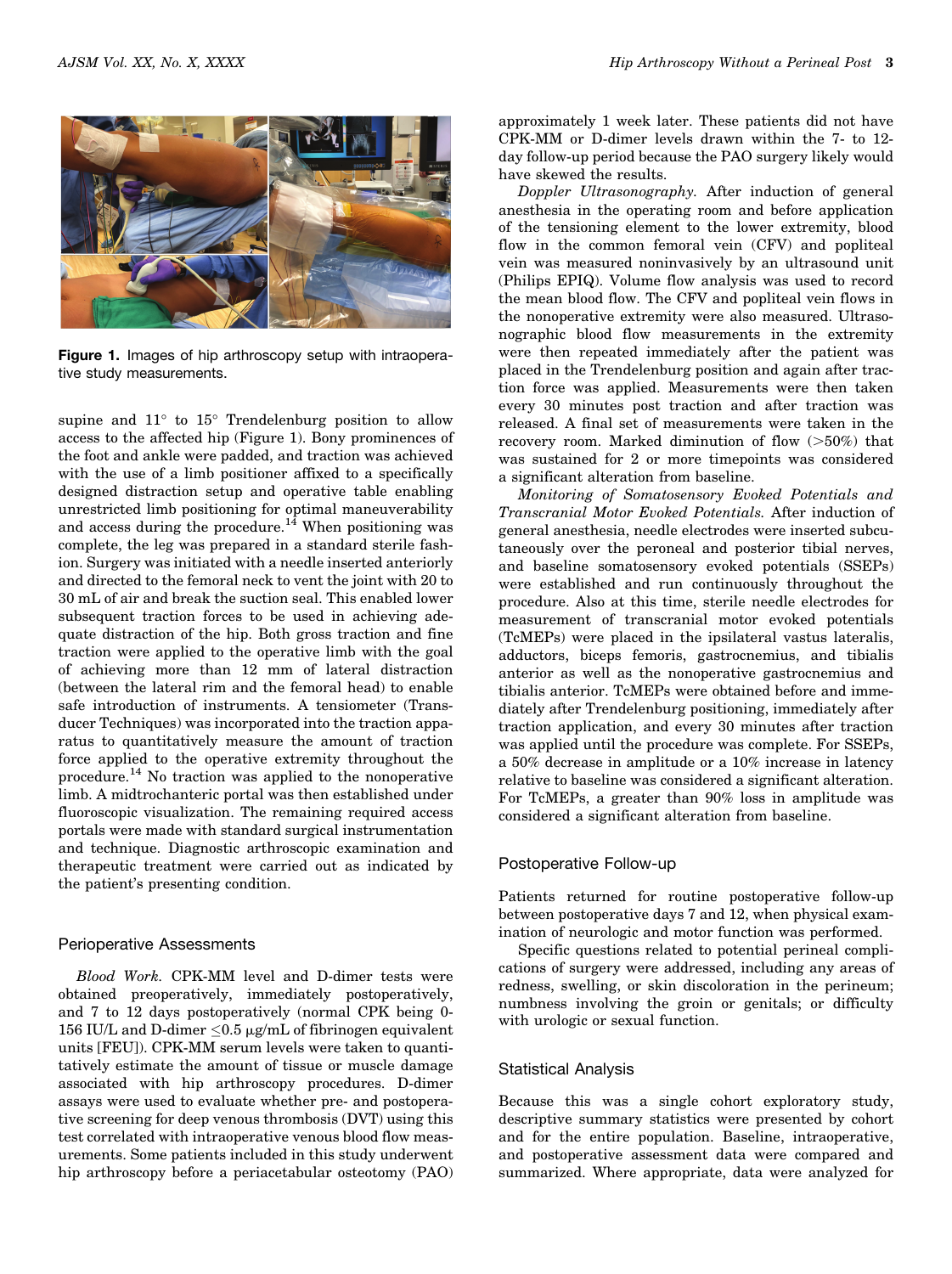

Figure 2. Percentage of cases at each time point exhibiting a marked reduction in venous flow measured at the (A) common femoral vein and (B) popliteal vein. For both figures, no significant differences between operative and nonoperative sides were observed, and at no time point did more than 50% of cases exhibit a marked reduction in venous flow. Figure shows the model predicted proportions and associated 95% Cls. <sup>†</sup>Significant increase from baseline. <sup>‡</sup>Significant decrease from traction.

normality by use of histograms, Q-Q plots, and Shapiro-Wilks/Kolmogorov-Smirnov tests. Descriptive statistics were summarized as means and SDs for quantitative variables and as frequencies and percentages for categorical variables. Continuous outcome variables (ultrasonographic blood flow measurements, CPK, and D-dimer) were analyzed through use of a linear mixed model; assumptions were checked by use of a combination of residual plots and Q-Q plots. Ultrasonographic blood flow data did not meet the assumptions necessary for the linear mixed model, and so secondary analysis was performed on these data by fitting a generalized additive model with a zeroadjusted gamma distribution. Categorical data (SSEP, TcMEP,  $>50\%$  diminution of venous blood flow compared with baseline, and CPK/D-dimer values greater than the upper threshold) were analyzed by use of a penalized logistic regression model. Within each outcome variable, the Tukey method was used to control for multiple comparisons. Results for ultrasonographic flow data, SSEP, TcMEP, CPK, and D-dimer are given as the modelpredicted mean or proportion with associated 95% CIs. Relationships between abnormal D-dimer values and reductions in venous flow were analyzed with a chi-square test. For all analyses, alpha was set at .05, and trends were noted if  $.05 \lt P \lt 0.1$ . Analysis was performed with R version 3.5.1 (R Foundation for Statistical Computing).

#### RESULTS

During the study period, 35 patients enrolled and underwent a total of 40 hip arthroscopies. There were 5 bilateral simultaneous hip arthroscopy procedures; of the unilateral procedures, 15 were performed on the left side. Of the 35 patients,  $40\%$  (n = 14) were male, and the average patient age was 32.3 years. Of the 40 hip arthroscopies,  $20\%$  (n = 8) involved patients who underwent a hip arthroscopy before

a staged PAO approximately 1 week later. Of the 40 hip arthroscopies, the average traction time during hip arthroscopy was 73.5 minutes with an average traction force of 69.2 lb. During the clinical follow-up for perineal complications, no patients were identified with either soft tissue perineal injury or reported urologic or sexual dysfunction.

#### Doppler Ultrasonography

No cases of complete venous occlusion (100% reduction of flow) were encountered. After initiation of Trendelenburg positioning, 22.7% of cases exhibited reduced flow in the CFV (95% CI, 14.7%-33.4%). Compared with the CFV, the popliteal vein had a greater reduction of flow at this time point (odds ratio, 2.48;  $P = .01$ ), in which 42.3% of cases exhibited a reduction in flow (95% CI, 31.7%-53.5%) (Figure 2). After initiation of traction, the reduced flow persisted, but without further reduction in flow for either the CFV or the popliteal vein for the remainder of the procedure. After the operation, the reduction in flow abated such that the venous flow was not significantly different from baseline for both locations. At no point during or after the procedure were there significant differences in venous flow between the operative and nonoperative legs for either the CFV or the popliteal vein, whether traction was applied or not (Figure 2).

#### SSEP and TcMEP Monitoring

SSEP monitoring of the peroneal nerve showed differing responses between the operative and nonoperative limbs. Measurements in the nonoperative limb exhibited no changes throughout the procedure, with more than 96% of cases maintaining baseline superficial peroneal nerve (SPN) SSEP signals at all points (Figure 3A). However,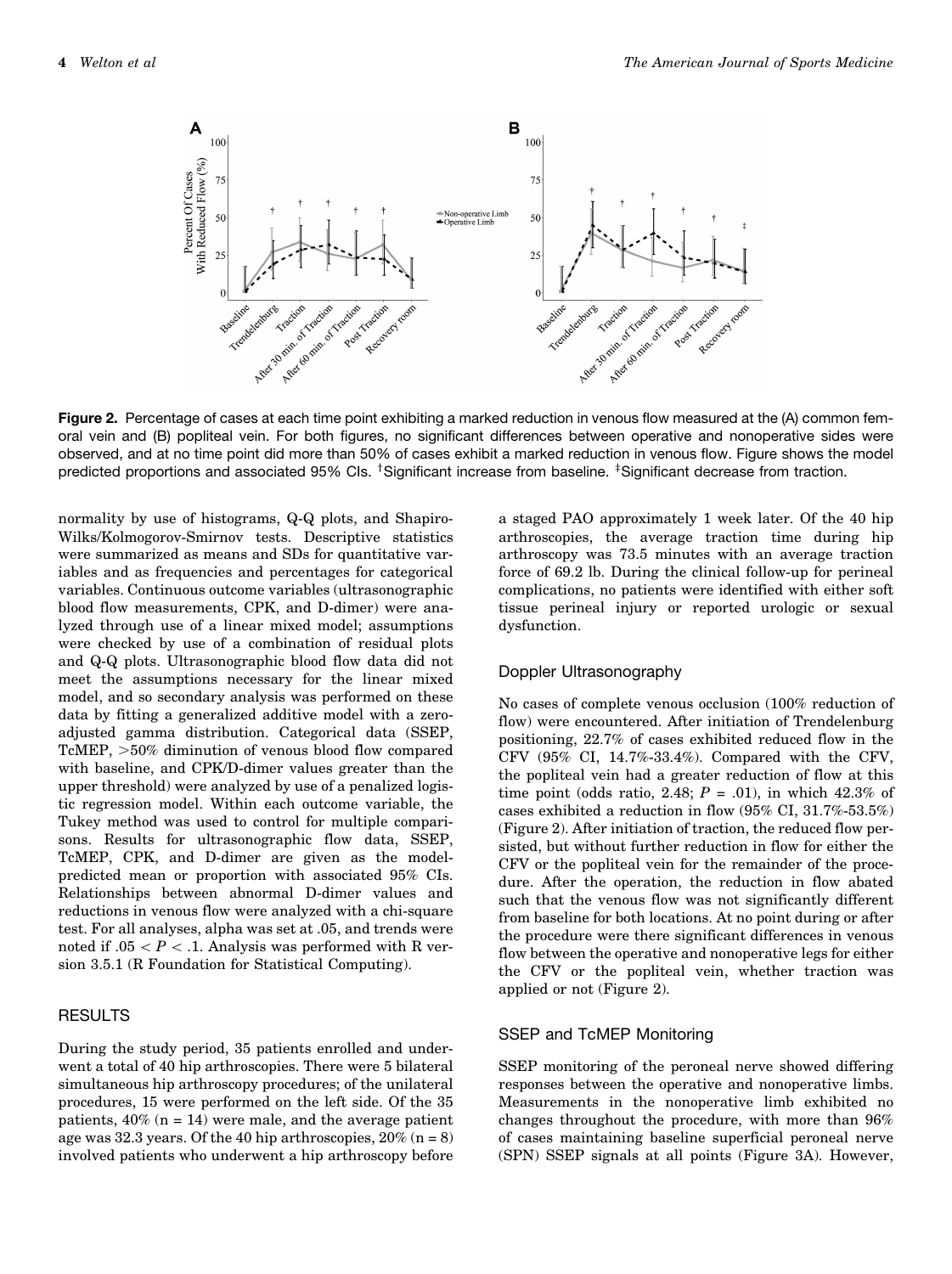

Figure 3. Percentage of cases with an altered somatosensory evoked potential (SSEP) at each time point measured at the (A) superficial peroneal nerve and (B) posterior tibial nerve (PTN). SSEP for the PTN of the operative limb was not reported due to confounding issues with measurements inside of the boot. Figure shows the model predicted proportions and associated 95% CIs. \*Significant difference between operative and nonoperative sides. <sup>†</sup>An increase in abnormal SSEP signals compared with baseline.

in the operative leg, a trend was noted toward a decrease in SPN SSEP signals from the time traction was applied to just before it was removed, decreasing from 90.8% (95% CI, 76.4%-96.8%) to 72.4% (95% CI, 56.0%-84.3%) ( $P =$ .09). With regard to the cases that had an altered signal during this period, the signal was altered  $27.6 \pm 13.3$ minutes after traction was initiated. However, by skin closure, the SPN SSEP had decreased back to baseline levels for both sides (percentage returning to normal, 95.0%; 95% CI, 86.8%-98.2%).

For the TcMEPs measured in the muscles outside of the traction boots, no significant changes were found in the percentage of cases with abnormal measurements throughout the procedure. Furthermore, for the TcMEP of the tibialis anterior and gastrocnemius (which were both measured bilaterally), no significant differences were found between sides in the risk of abnormal readings. Overall, the percentage of cases with normal readings at each point was 94.12%



evoked potential (TcMEP) readings at each time point measured at the (A) tibialis anterior and (B) gastrocnemius. Figure shows the model predicted proportions and associated 95% CIs. No significant differences were observed over time or between sides.

for the tibialis anterior (95% CI, 90.5%-96.4%) (Figure 4A), 94.08% for the gastrocnemius (95% CI, 90.5%-96.4%) (Figure 4B), 91.0% for the biceps femoris (95% CI, 85.7%- 94.4%), 91.4% for the adductors (95% CI, 86.2%-94.7%), and 92.9% for the vastus lateralis (95% CI, 87.3%-96.1%).

#### Blood Work

CPK-MM levels preoperatively, immediately postoperatively, and 7 to 12 days after surgery were 112 IU/L (95% CI, 47-177 IU/L), 190 IU/L (95% CI, 120-262 IU/L), and 102 IU/L (95% CI, 64-204 IU/L), respectively (with normal values ranging from 0-156 IU/L). When these levels were analyzed as a percentage of patients, 4% had elevated CPK levels preoperatively  $(95\% \text{ CI}, \< 1\% - 18.0\%)$ , which increased significantly immediately postoperatively to 22.5% of patients (95% CI, 9.0%-46.0%,  $P = .04$ ). At 7 to 12 days postoperatively, CPK trended to remain elevated compared with baseline, with 20.5% of patients above the normal limit (95% CI, 8.0%-42.6%,  $P = .05$ ). Secondary analysis revealed that patients who underwent bilateral simultaneous hip arthroscopy were more likely to exhibit elevated CPK levels immediately postoperatively (odds ratio, 22.5;  $P = .02$ ), although this result should be interpreted carefully given the small sample size.

Average D-dimer levels preoperatively, immediately postoperatively, and 7 to 12 days after surgery were 0.29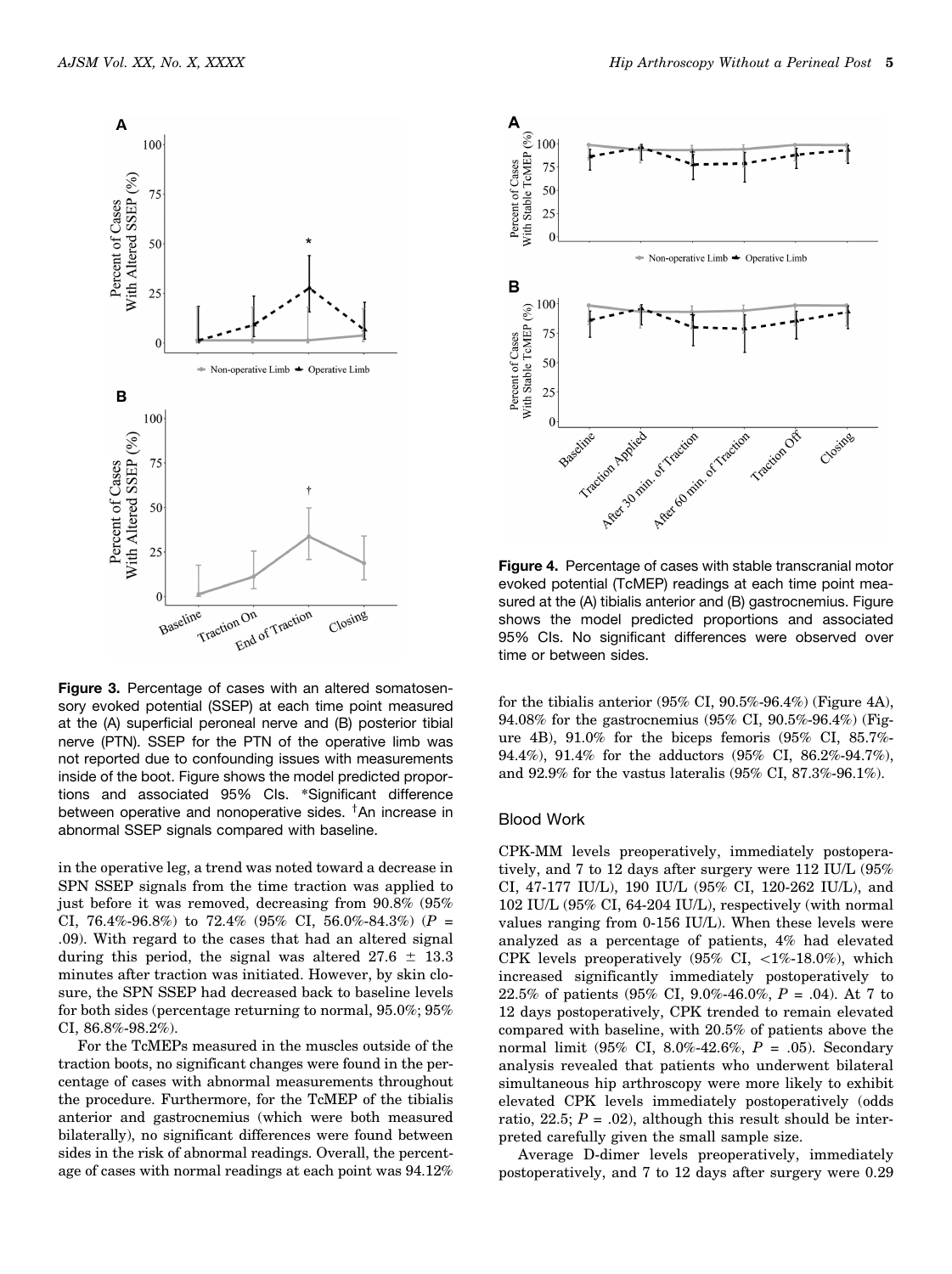mg/mL FEU (95% CI, 0.19-0.40 mg/mL FEU), 0.47 mg/mL FEU (95% CI, 0.33-0.60  $\mu$ g/mL FEU), and 0.68  $\mu$ g/mL FEU (95% CI, 0.54-0.82  $\mu$ g/mL FEU). Preoperatively, 4% of patients (95% CI,  $\langle 1\% - 20\% \rangle$  had abnormally high Ddimer values (normal,  $\leq 0.5$   $\mu$ g/mL FEU). Immediately postoperatively, no significant increase was seen in abnormal D-dimer results (11.9%; 95% CI, 3.3%-34.3%,  $P > .1$ ), but at 7 to 12 days postoperatively, a significant increase in D-dimer positive values was found (55.7%; 95% CI,  $33.0\% -74.0\%, P < .01$ . No significant relationship between elevated D-dimer levels and significant venous flow reduction was seen during intraoperative Doppler ultrasonography. No patients were clinically diagnosed with a DVT. No soft tissue or groin-related complications were seen immediately after surgery or at follow-up.

#### **DISCUSSION**

The purpose of hip distraction without the use of a perineal post is to minimize outcomes, such as nerve- and soft tissue–related complications, that are known to arise from other surgical hip arthroscopy techniques. This is paramount, especially when elective operations are performed on young, active, and athletic individuals. This is the first study to perioperatively evaluate nerve, vascular, and soft tissue injury arising from hip distraction with a postless surgical bed.

This study was modeled after a study by Martin et al,  $^{14}$ who evaluated venous blood flow, nerve conduction, and tissue damage in the lower extremity with hip arthroscopy performed using a perineal post. Consequently, our study shares many similarities in method but with some additional key differences. For the vascular- and nerve-related measurements, we studied more than twice the number of subjects. Martin et al measured venous blood flow only before traction, at the start of traction, and in the postanesthesia care unit, whereas we performed Doppler ultrasonography of the popliteal vein and CFV before surgery, upon placing the patient in the Trendelenburg position, immediately after traction, at 30-minute time intervals after initiation of traction, and at skin closure. We also monitored SSEPs continuously, compared with intermittently, once patients had received general anesthesia until skin closure, and we added TcMEPs to obtain more detailed information. Vascular- and nerve-related monitoring was more thorough and comprehensive in this study, and we recorded complete hip distraction force measurements, which were not reported by Martin et al.

#### Blood Work

Average CPK-MM values were higher preoperatively in our study at 112 IU/L compared with 82 mU/mL in the study by Martin et al.<sup>14</sup> Despite this, the average CPK-MM values were more elevated and above normal in the Martin et al study immediately postoperatively (232 mU/mL), compared with 190 IU/L in our study. CPK-MM values in the present study and that by Martin et al showed reduction at final follow-up into the normal range, 102 IU/L and 138 mU/mL,

respectively. Interestingly, our study cohort had overall lower final CPK-MM levels, despite much higher preoperative baseline values. This difference between the studies could indicate that postless distraction results in less soft tissue damage, or the difference could be attributable to the timing of the final blood draw—our final blood draw was 2 to 7 days later than that by Martin et al. However, when we consider that our traction time was nearly 3 times longer than that in the study by Martin et al (73.5 vs 27.3 minutes, respectively), it is reasonable to attribute the lower CPK values as evidence of minimal soft tissue damage associated with a postless distraction technique. Other potential reasons for this difference may include technical differences in how the hip arthroscopy was carried out, including number of portals used and extent of soft tissue dissection.

D-dimer values were positive at the same time points in a greater number of patients in the study by Martin et  $al<sup>14</sup>$ compared with ours, despite traction being used for 63% less time in their study. D-dimer levels were positive in 4.7% of our study population preoperatively and only 10% immediately postoperatively, compared with 11.9% and 40%, respectively, in the study by Martin et al. Similarly, 70% of patients in the Martin et al study had a positive D-dimer at 5 days postoperatively, whereas only 55% of patients in our study had a positive test result at final follow-up. No patients in either study were diagnosed postoperatively with DVT.

### Doppler Ultrasonography

In our study, similar to the study by Martin et  $al, <sup>14</sup>$  the popliteal vein appeared to be more sensitive to hip arthroscopy (regardless of the methods of positioning and distraction) than the femoral vein. Martin et al reported that complete occlusion occurred 100% of the time in the popliteal vein and reduced flow of the femoral vein was encountered in 27% of cases immediately after traction was applied. Analogously, immediately after traction in our study, the popliteal vein had reduced flow in 53.8% of cases compared with only 38.5% of cases for the CFV. Fortunately, no instances of complete venous occlusion of either the CFV or popliteal vein were encountered in our study. The higher rate of popliteal vein occlusion found by Martin et al is likely attributable to the post pressing against the thigh, thereby causing compression to the venous vasculature and resulting in mechanical stasis and reduced flow. Although our study cohort did experience reduction in flow, this is likely due to the physiologic reduction in venous filling seen when patients are placed in the Trendelenburg position,<sup>13</sup> particularly because similar reduction in flow was recorded in the nonoperative leg, which did not receive traction.

Given that Martin et  $al^{14}$  evaluated CPK, D-dimer, and venous flow in concert, it is not surprising that those investigators demonstrated a higher incidence of elevated CPK and D-dimer as well as complete occlusion of venous flow in the popliteal vein. Demers et  $al<sup>5</sup>$  demonstrated that a tourniquet time of more than 60 minutes was significantly associated with the development of DVT. Thus,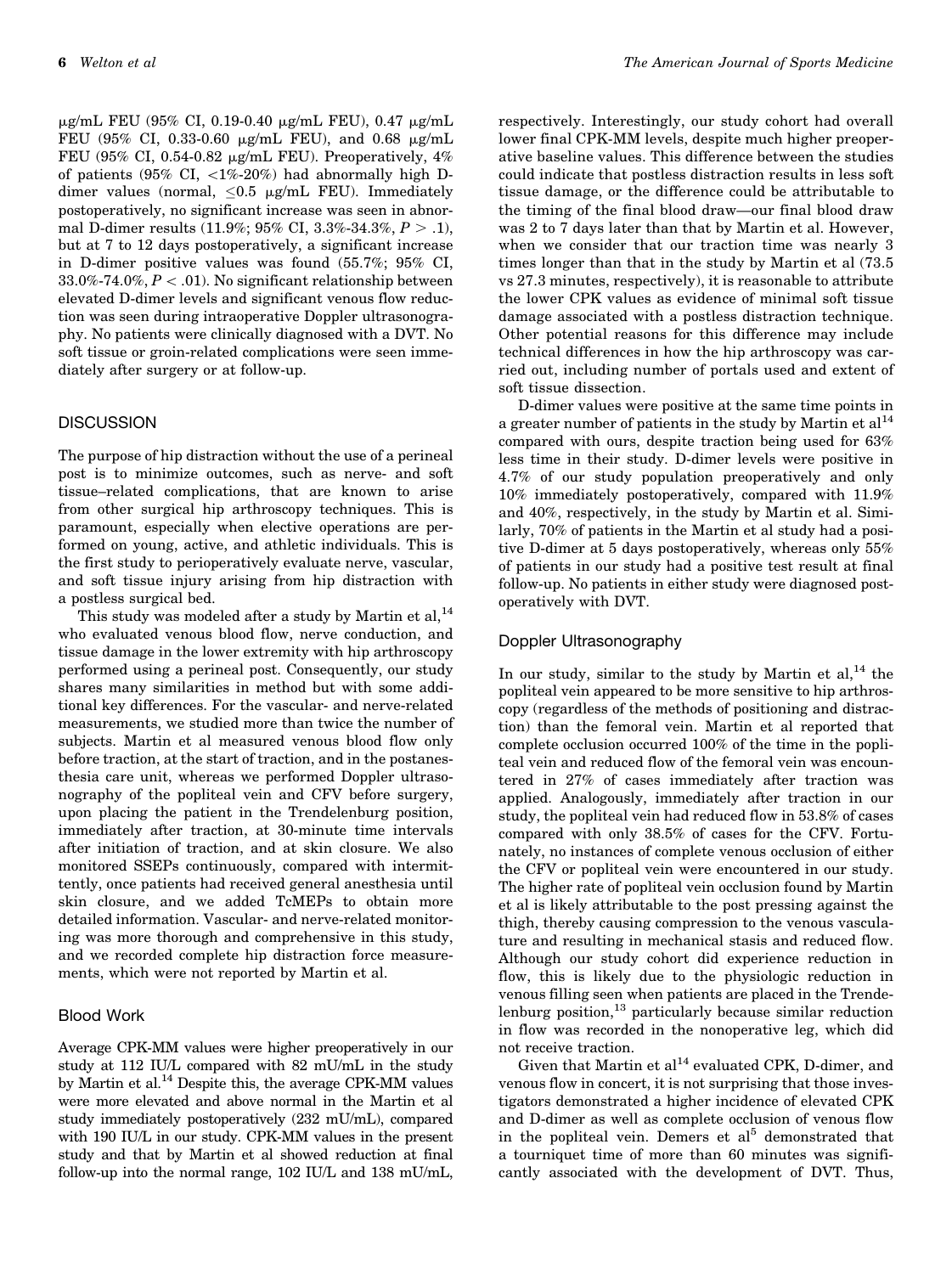a perineal post, although not circumferentially compressing the entire leg, may affect both venous flow and soft tissue markers of damage when compared with postless hip arthroscopy, despite the fact that traction was nearly 3 times longer in the present study.

#### SSEP and TcMEP Monitoring

The SSEP recordings observed in our study upon initiation of traction and for the first 27 minutes were similar to those reported by Martin et al.<sup>14</sup> The SPN was affected in 8 of 37 operative legs (21.6%) in our study versus 3 of 15 cases (20%) in Martin et al's study. This appears to be related to traction itself, as none of the nonoperative legs showed reduction in signal throughout the duration of the case, except a single recording abnormality at skin closure.

In the Martin et al<sup>14</sup> study, 5 of 15 SPN signals  $(33.3\%)$ and 8 of 15 posterior tibial nerve signals (53.5%) were altered in the nonoperative limb; in our study, no SPN signals were altered during the actual procedure and only 15 of 39 posterior tibial nerve signals (38.5%) were altered despite our use of longer traction times. This potentially highlights that use of a perineal post negatively affects both the operative and nonoperative leg, as the nonoperative side is used as a counter force around the post.

TcMEP recordings in our study emphasized the effect that compressive boots can have on neuromonitoring. The abductor hallucis was the only muscle recorded from within the boot, and 32.4% of the nonoperative limbs showed alteration in abductor hallucis, while no other muscle group was altered. This was seen despite the fact that the nonoperative limb was kept much looser in the boot relative to the operative limb. Furthermore, an abnormal TcMEP in abductor hallucis was maintained at skin closure in 21.6% of cases. This indicated to us the need for improvement in the boot component of the postless setup. To address this issue, we have started using a double-padded foot liner inserted into a hard shell that distributes the compressive forces over a much larger surface area. Unfortunately, we do not have data for this new boot apparatus to determine whether objective improvements have been made.

The present study adds to several recent publications advocating for the universal adoption of the postless hip arthroscopy technique to reduce the incidence of devastating groin soft tissue and perineal complications. In the past, one of the major limitations to the widespread use of this technique included the lack of a commercially available table enabling postless hip distraction. However, a postless bed is now available to the market (Guardian; Stryker Sports Medicine) and will help surgeons who perform hip arthroscopy to generalize the results of our study.

#### Limitations

The limitations of this study should be noted. No control group was included in this study because using a perineal post to achieve hip distraction during arthroscopy is not our standard of practice. Also, as previously mentioned, this study was modeled after the study by Martin et al,  $^{14}$ 

and although many parameters were kept the same such that comparisons could be drawn, certain differences do exist, as we desired to gather more data and improve the overall design of the study. One of these differences is that our study included 40 cases for all data parameters, whereas the Martin et al study included only 30 patients and only laboratory data were acquired in all 30 patients, with neuromonitoring and vascular data split into groups of 15. Another difference is that our last collection point of laboratory data occurred on days 7 to 12 postoperatively, whereas Martin et al last collected data on postoperative day 5. A key difference is the increased amount of data collection points gathered for neurovascular monitoring. Whereas Martin et al conducted Doppler ultrasonography only preoperatively, at immediate initiation of traction, and in the postoperative recovery area, we took data measurements preoperatively, after placing the patient in the Trendelenburg position, immediately after traction, in 30-minute increments until traction was released, immediately after traction completion, and in the postoperative recovery area. We performed SSEP neuromonitoring preoperatively and then continuously upon initiation of traction until skin closure, whereas Martin et al performed neuromonitoring only every 5 to 15 minutes. Furthermore, we included TcMEPs as another modality of neuromonitoring that was not performed by Martin et al.

#### **CONCLUSION**

Postless hip arthroscopy is safe, without a notable reduction of venous blood flow or alteration of nerve function in the operative leg. Muscle tissue damage is subclinical, transient, and reduced compared with distraction with a post. No cases of perineal injury were observed during the study period.

#### REFERENCES

- 1. Bozic KJ, Chan V, Valone FH III, Feeley BT, Vail TP. Trends in hip arthroscopy utilization in the United States. *J Arthroplasty*. 2013;28(8)(suppl):140-143.
- 2. Byrd JW. Hip arthroscopy utilizing the supine position. *Arthroscopy*. 1994;10(3):275-280.
- 3. Clarke MT, Arora A, Villar RN. Hip arthroscopy: complications in 1054 cases. *Clin Orthop Relat Res*. 2003;406:84-88.
- 4. Colvin AC, Harrast J, Harner C. Trends in hip arthroscopy. *J Bone Joint Surg Am*. 2012;94(4):e23.
- 5. Demers C, Marcoux S, Ginsberg JS, Laroche F, Cloutier R, Poulin J. Incidence of venographically proved deep vein thrombosis after knee arthroscopy. *Arch Intern Med*. 1998;158(1):47-50.
- 6. Gedouin JE, May O, Bonin N, et al. Assessment of arthroscopic management of femoroacetabular impingement: a prospective multicenter study. *Orthop Traumatol Surg Res*. 2010;96(8)(suppl):S59-S67.
- 7. Glick JM, Sampson TG, Gordon RB, Behr JT, Schmidt E. Hip arthroscopy by the lateral approach. *Arthroscopy*. 1987;3(1):4-12.
- 8. Gupta A, Redmond JM, Hammarstedt JE, Schwindel L, Domb BG. Safety measures in hip arthroscopy and their efficacy in minimizing complications: a systematic review of the evidence. *Arthroscopy*. 2014;30(10):1342-1348.
- 9. Harris JD, McCormick FM, Abrams GD, et al. Complications and reoperations during and after hip arthroscopy: a systematic review of 92 studies and more than 6,000 patients. *Arthroscopy*. 2013;29(3):589-595.